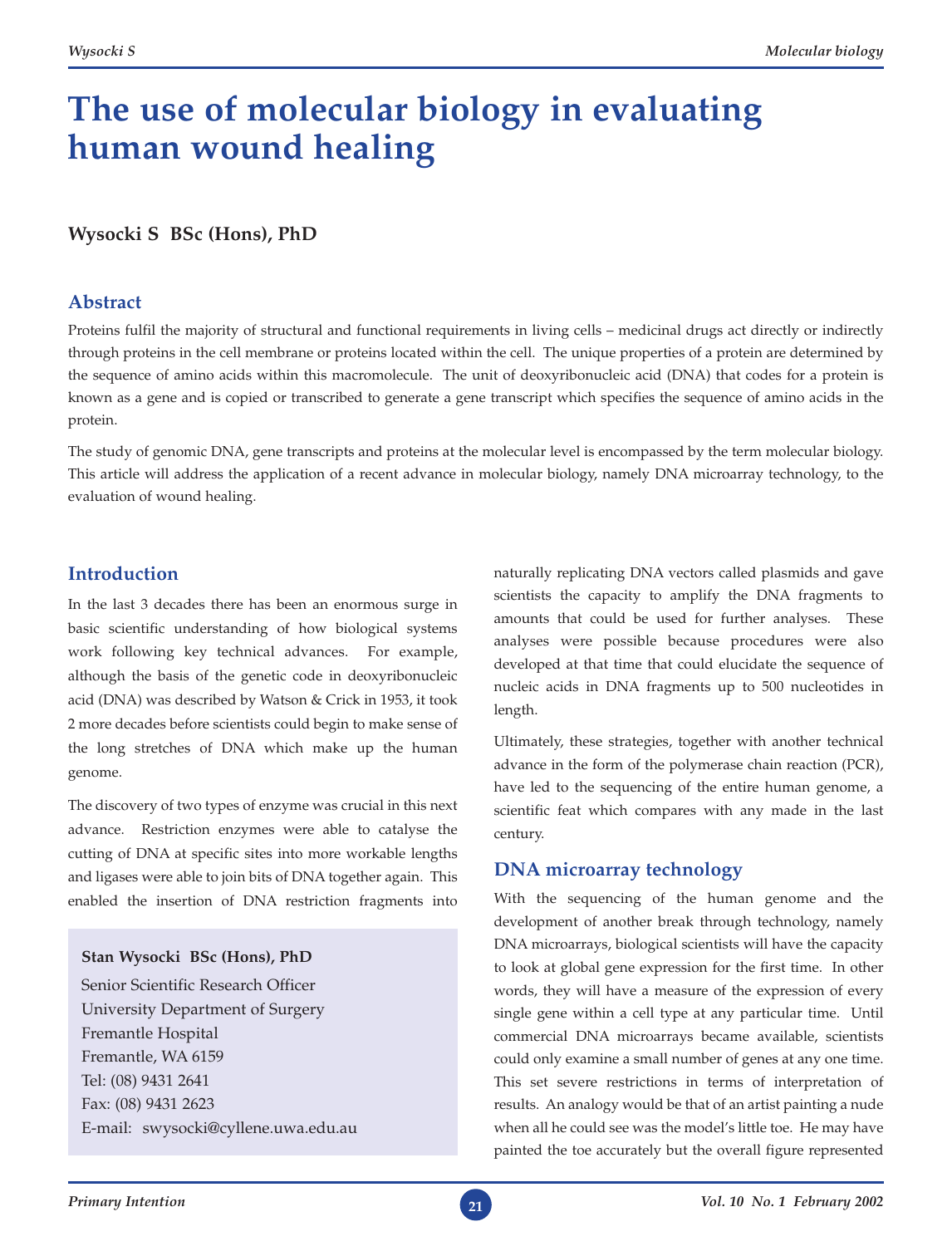his imaginary vision and was therefore scientifically highly inaccurate (although possibly quite beautiful).

DNA microarray technology is potentially the most powerful tool available in the field of molecular biology over the next few years. Microarrays work on the exquisite specificity of complementary base pairing so that genes or parts of genes called oligonucleotides, when immobilised on the microarrays, will bind to the same sequence in gene transcripts from cell extracts.

There are several different types of DNA microarrays currently available. One approach has printed DNA sequences on glass microscope slides using a robotic arrayer. Another has immobilised DNA fragments on a nylon membrane and a third has synthesised oligonucleotides on a silicon chip using photochemical techniques. The latter product has been developed by Affymetrix and can analyse the expressions of 12,000 genes using a chip the size of a 5 cent coin (Figure 1). The nylon microarray contains 4,400 DNA fragments and is the size of a credit card.

All microarrays are subjected to hybridisation reactions where the DNA spots can be exposed to fluorescence labelled or radioactivity labelled gene transcript products under conditions where complementary base pairing can occur. After hybridisation, measurement of fluorescence or

**Figure 1. Front view of an Affymetrix chip that can detect expression of 12,000 individual human gene sequences. The rectangular chamber contains hybridisation solution and several air bubbles are visible (broken white outlines).**



radioactivity at each DNA spot provides an estimate of the amount of that particular transcript.

The technology requires high quality gene transcripts (ribonucleic acid, RNA) as starting material. The only source of RNA is living cells (cells from whole blood or cultured cells) or a fresh tissue biopsy. Depending on the type of DNA microarray technology chosen, the amount of RNA needed for a hybridisation run can be up to 10μg of total RNA which corresponds to 10mg wet weight of tissue (a 6mm punch biopsy generates 80-100mg wet weight of tissue).

# **Defective cutaneous wound healing in venous leg ulcers**

Current understanding of wound healing in tissues, including skin, has identified three physiological phases – inflammation, tissue formation and tissue remodelling 1. The phases of wound healing described so far are not achieved in chronic wounds.

One chronic wound that represents an enormous economic burden to the health system is the venous leg ulcer. Treatment of venous leg ulcers accounts for 1-2 per cent of the health care budgets of many western countries  $2^{3}$ . Although a condition associated with old age, a significant percentage of patients have their first ulcer during their working lives. The duration of individual leg ulcers is very long (>6 months in 46 per cent of patients) and a high rate of recurrence is a feature of chronic venous leg ulcers 3. For many patients (47 per cent), ulceration has been occurring for over 5 years<sup>4</sup> and has a profound effect on quality of life.

It is generally agreed that the underlying problem in venous leg ulceration is a diseased venous system in the affected leg  $3,5,6$ . As a result, venous pressure in the deep veins within the leg does not fall much during ambulation, whereas normally there is a transient fall in venous pressure following emptying. The sustained ambulatory pressure in the diseased system is called venous hypertension and the mechanisms by which this leads to venous leg ulceration are a point of contention. A number of hypotheses have been put forward in an effort to understand the causes of venous ulcers but generally these have difficulty in explaining the sustained inflammatory state that is a characteristic feature of venous leg ulcers<sup>7</sup>.

# **General considerations in application of DNA microarrays**

It is anticipated that the utilisation of DNA microarray technology will generate exciting new findings in human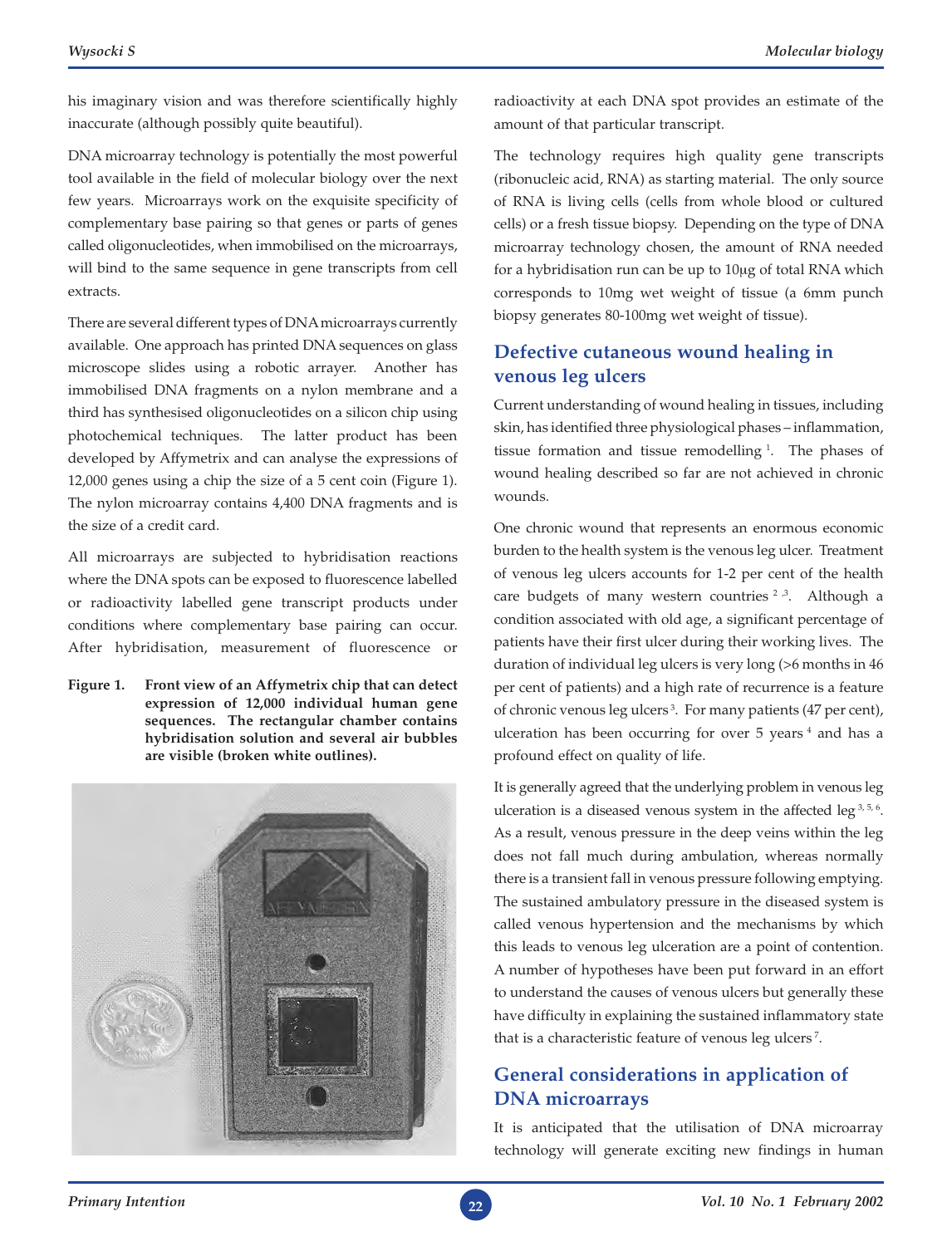venous disease and clear up some of the controversy regarding the mechanisms underlying venous leg ulceration.

Dr Richard Young has recently reviewed application of DNA microarrays to other biomedical areas and has observed that expression profiles provide a molecular phenotype or a signature for cells within a particular perturbed environment<sup>8</sup>. For example, Young cited work which presented two dimensional hierarchical clustering of gene expression profiles, reflecting a "cholesterol-deficient phenotype". The expression profile signature for cells with diminished ability to synthesise cholesterol was observed, whether due to treatment with the drug lovastatin or due to genetically reduced levels of HMG-CoA reductase<sup>9</sup>.

More evidence of gene clustering has been provided by a number of investigations of co-regulated genes involved in cell cycle progression in aged fibroblasts 10, 11. These studies point to an experimental approach for determining the mechanisms affected by uncharacterised pathologies such as defective wound healing, namely the matching of the pathological profile with profiles resulting from known disturbances of cellular pathways<sup>8,9</sup>. It should be possible to obtain signatures – for example for an 'oxidative stress phenotype' or a particular 'activated leucocyte phenotype' – and apply this to understanding of the formation of venous leg ulcers.

## **Successful application of DNA microarrays to classification of cancers**

Thus far, the most successful application of DNA microarray technology has been to enable classification of leukaemias 12 and diffuse large B-cell lymphoma 13. In the past, acute leukaemias were classified into those arising from lymphoid precursors (ALL) or from myeloid precursors (AML) by interpretation of a range of diagnostic tests. Unfortunately, classification was imprecise, and errors had serious implications in terms of the cure rate and in prevention of unwarranted toxicities due to inappropriate drug therapies.

Application of DNA microarrays to a panel of known acute leukaemia samples enabled Golub *et al.* 12 to identify a set of genes most closely correlated to AML-ALL discrimination. An assessment using 50 genes from this set was applied to an independent panel of leukaemia samples and resulted in distinction of AML-ALL with a 100 per cent accuracy.

Diffuse large B-cell lymphomas are also clinically heterogeneous, with 40 per cent of patients responding well to current therapy and having a good survival, the others

succumbing to the disease 13. Alizadeth *et al.* 13 were able to show that gene expression profiles or signatures reflecting a "germinal centre B-like phenotype" were associated with a significantly better overall patient survival.

It remains to be seen whether taxonomy of more common cancers such as breast and colon cancers will be possible from gene expression profile analyses of tumour biopsies.

# **Application of DNA microarrays to cutaneous wound repair**

#### *In vitro* **studies**

Kessler *et al.* 14 have used microchip microarray technology to identify mechano-responsive genes in cultured skin fibroblasts subjected to radial and circumferential mechanical strain. Their model replicated the tensile forces that fibroblasts develop against granulation tissue matrix in wounds in order to initiate wound closure.

These authors identified 57 genes of known function (out of 7,100 on the microchip) that were induced at least 2 fold in mechanically stressed fibroblasts. Up regulated genes were placed in groups including those coding for proteins involved in proliferation and genes coding for extracellular matrix proteins, growth factors, protease inhibitors and components of the cytoskeleton 14. However, Kessler *et al.* found that the tension induced 'matrix-synthesising' fibroblast had lower levels of expressions for genes related to inflammation such as Il-6. It would seem unlikely, therefore, that this particular phenotype of activated fibroblast contributes greatly to venous leg ulceration, the pathology of which is characterised by high levels of inflammatory cytokines in the wound environment<sup>7</sup>.

Of greater relevance to venous ulcers is the study of Shelton *et al.* 15 who used microarray analysis to investigate senescence in skin fibroblasts. Senescent cells have shortened telomeres and are no longer able to replicate while exhibiting characteristic changes in morphology, including an enlarged cell size. Shelton and colleagues were able to demonstrate that increased expression of matrix degrading proteases (such as collagenase) and inflammatory chemokines and cytokines (such as MCP-1 and interleukin 1ß respectively) was a consistent trend at senescence 15. Decreased expression of elastin, collagens and keratins (the latter two at higher serum concentrations) would also be likely to have deleterious effects on the extracellular matrix surrounding senescent cells <sup>15</sup>.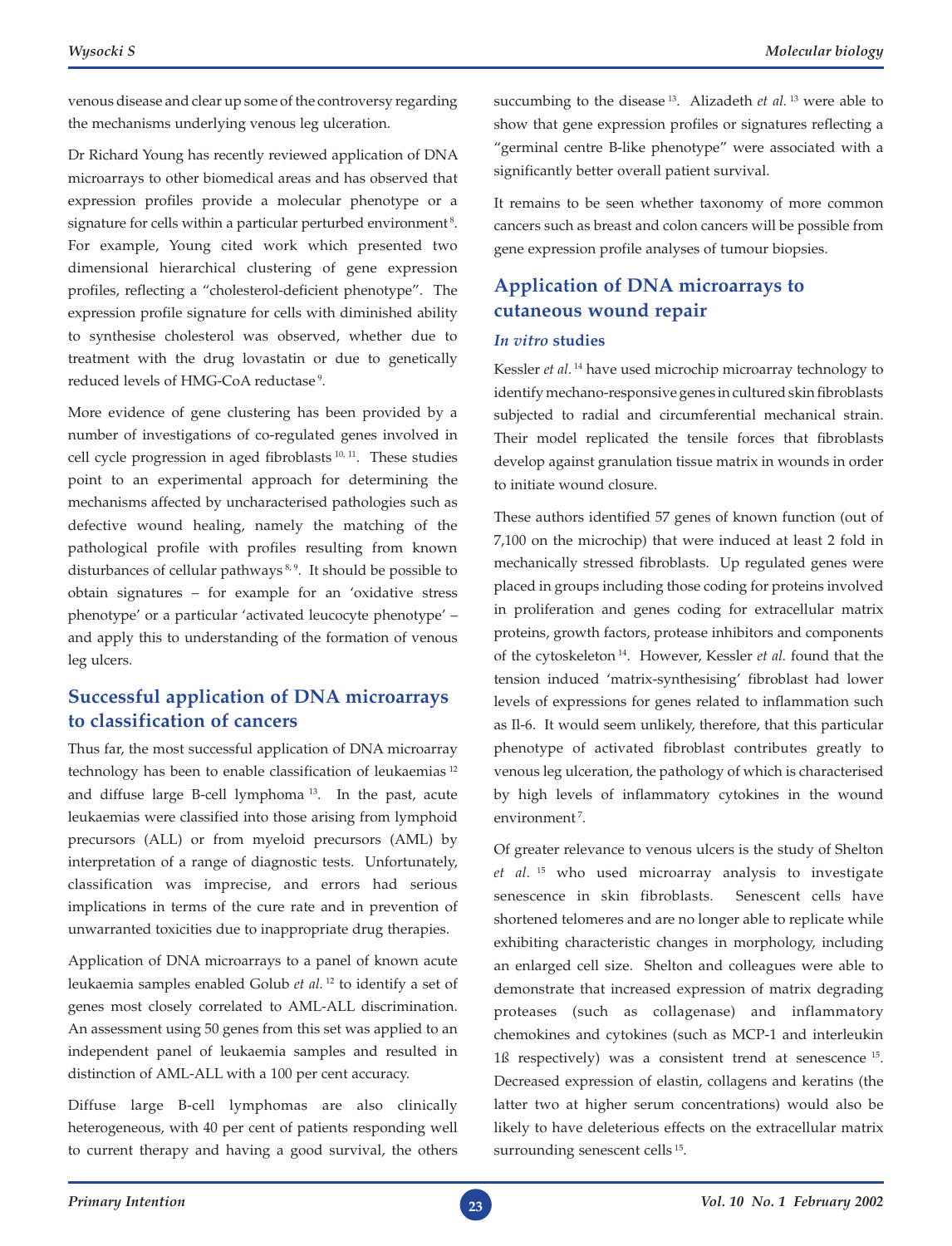Many of these biochemical changes seen by Shelton *et al. in vitro* are also observed in the wound environment of venous leg ulcers. For example, collagenase is consistently elevated (as are other matrix degrading proteases), inflammatory cytokines are increased 7 and there is abundant evidence of enzymes released by neutrophils (cells attracted into wound by chemokines). It is therefore of significant interest that the senescent phenotype can be induced by a metabolic insult that is a feature of venous ulcers, namely that of oxidative stress.

#### *In vivo* **studies**

Tsou *et al.* have used a commercial nylon microarray containing 4,400 DNA fragments in a study of gene expression in normal and hypertrophic scar biopsies compared to normal skin 16. These researchers found that expression of a number of key collagens were significantly elevated in hypertrophic scars (III $\alpha$ 1, I $\alpha$ 2 and IV $\alpha$ 3). The only growth factor expression to be significantly increased in hypertrophic scars was IGF-2, a surprising finding bearing in mind the abundant literature implicating TGF-ß in the pathology of these lesions.

However, one must bear in mind that it is the bioavailability of TGF-ß *in situ* which determines its action and other control mechanisms may be in place. Expression of several keratins was diminished in hypertrophic scars (though not significantly), as was expression the tissue inhibitor of metalloproteinases, type  $I^1$ . The latter finding was interpreted as supportive of a hypothesis of impaired matrix remodelling in hypertrophic scars 16.



#### **Local experience with DNA microarrays**

The Venous Leg Ulcer Research Laboratory at Fremantle Hospital has been involved in application of DNA microarray technology to biopsies collected from healing and nonhealing venous leg ulcers. Initially we were concerned that RNA of sufficient quality could not be extracted from ulcer tissue. To date, however, we have extracted over 40 biopsies and have successfully utilised a number of RNA samples in runs with nylon membrane DNA microarrays. An example of data obtained in our laboratory is shown in Figure 2.

In broad terms, some of the observations made by us are similar to those made by Tsou *et al.* <sup>16</sup> in their publication. Although quite a few genes are up regulated for any particular patient, when one applies a cut-off of 2.0 and carries out statistical analysis for a series of patients, surprisingly few genes are identified, and these are mostly structural genes such as collagens and keratins. A cut-off of 2.0 may be too high for increased expression of a pivotal growth factor, receptor or transcriptional factor.

It is clear, however, that we are able to obtain expression profiles for venous leg ulcers and that there are few problems with application of nylon membrane DNA microarrays to this wound healing scenario. What we will be doing in the future is using the same RNA samples with more sophisticated DNA microarray chips (Affymetrix) in an ongoing collaboration with Pfizer UK. It is hoped that, by applying bioinformatics to the data generated by this study, our current state of knowledge of mechanisms underlying venous leg ulceration will expand substantially.

> **Figure 2. Comparison of gene expression profiles in pooled venous leg ulcer biopsies using nylon DNA microarrays. Biopsies from the non-healing base of the ulcer (92b) were compared to biopsies collected from a similar location after 2 weeks of bed rest when the base of the ulcer was now healing (85b). Genes which were elevated in non-healing ulcer base were bright green, genes which were highly expressed in healing ulcer base were bright red. Yellow and black spots reflected genes that were more evenly expressed in 85b/92b. The locations of spots on the grid provided identities of 4,400 individual genes.**